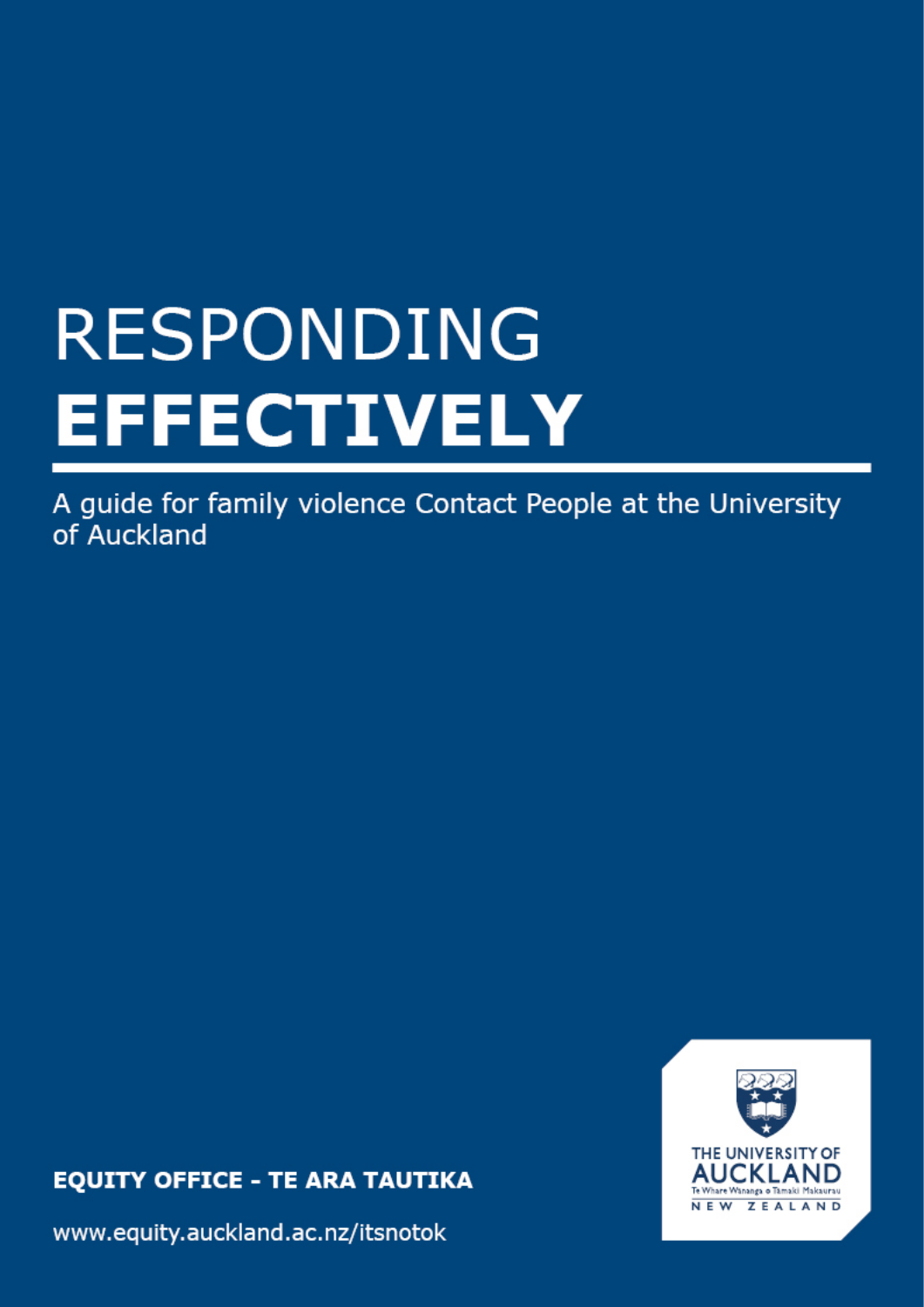### **Contents**

### [PROVIDING SUPPORT: An outline for](#page-2-0)  [Contact People.....................................](#page-2-0) 3 [University support provisions.................4](#page-3-0) [Receiving disclosures............................](#page-4-0) 5 [Strategies for responding](#page-5-0) ......................6 [Confidentiality and record keeping](#page-6-0) ......... 7 Assessing risk [......................................8](#page-7-0) [Further help.........................................9](#page-8-0) [Expert organisations](#page-9-0) ........................... 10 [Agencies offering specific services.........](#page-10-0) 11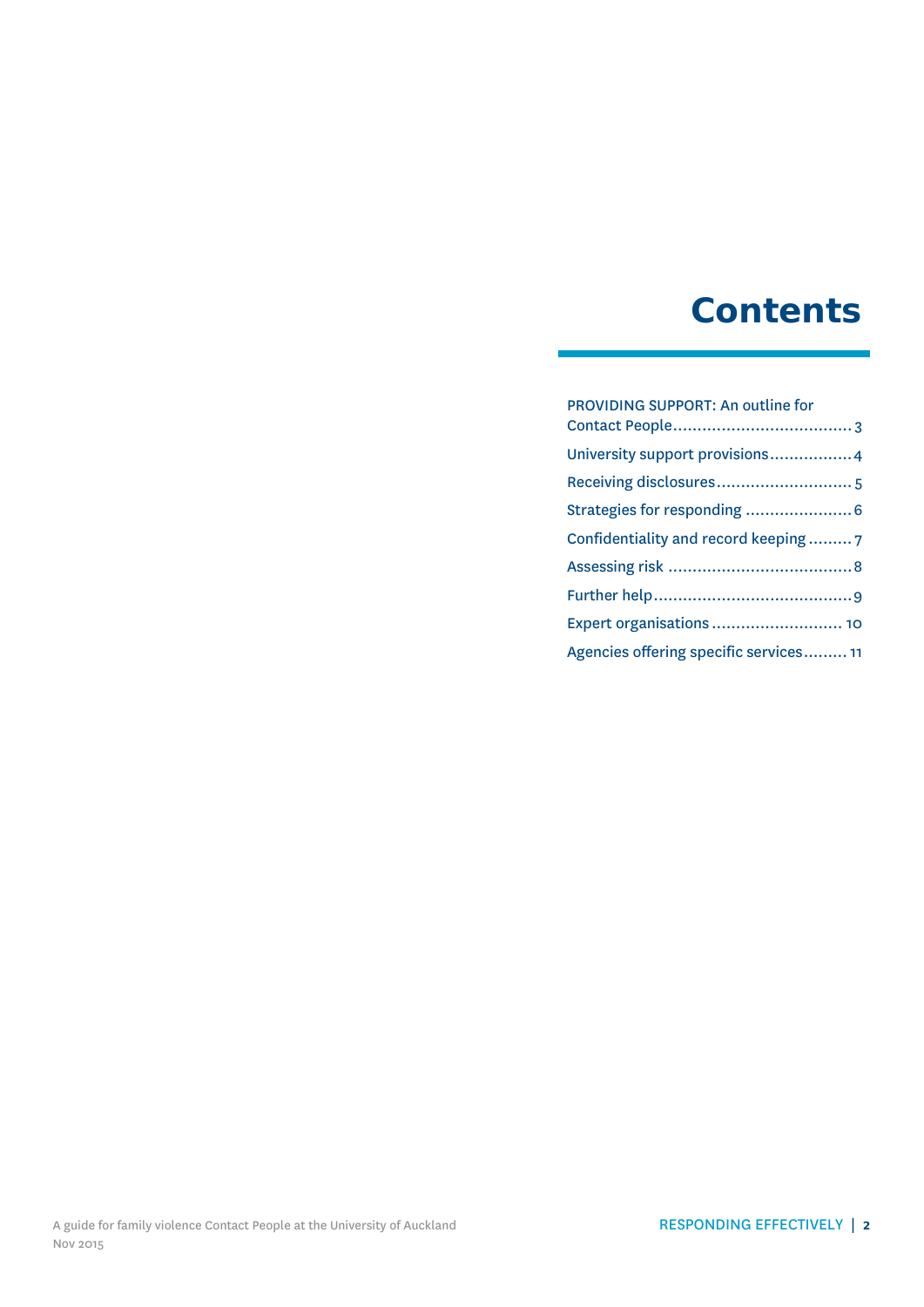### **PROVIDING SUPPORT**

An outline for Contact People

<span id="page-2-0"></span>

|  |  |  |  |  | When a University member discloses their experience of family violence, there are two key messages to convey. |  |
|--|--|--|--|--|---------------------------------------------------------------------------------------------------------------|--|
|--|--|--|--|--|---------------------------------------------------------------------------------------------------------------|--|

|                                                                                                                             | 1. "Are you OK? I am concerned for you and I support you."                                                                                                                                                                                                                                                                                                                                                                                                                                                                                                                                                                      |
|-----------------------------------------------------------------------------------------------------------------------------|---------------------------------------------------------------------------------------------------------------------------------------------------------------------------------------------------------------------------------------------------------------------------------------------------------------------------------------------------------------------------------------------------------------------------------------------------------------------------------------------------------------------------------------------------------------------------------------------------------------------------------|
| <b>SHOW EMPATHY</b>                                                                                                         | Create a climate of trust, letting them disclose when they are ready.<br>Allow time and private space to disclose.<br>Listen carefully and sensitively, avoiding any intrusive personal queries.<br>Let them know you are concerned and there to support them.<br>Do not pre-judge, trivialise or tell them what they should do.<br>Accept what they say and reinforce that abuse is NOT OK.<br>Understand it is likely to be difficult to talk about.                                                                                                                                                                          |
| <b>ASSESS RISK</b>                                                                                                          | Is there any immediate danger? If yes, call the Police on 111.<br>Are they safe to go home? If not, encourage them to contact Shine at 0508 744 633 or<br>another expert organisation<br>See "Assessing risk" on page 8 of our Responding effectively guide.                                                                                                                                                                                                                                                                                                                                                                    |
| <b>LET THEM KNOW</b><br><b>IT'S CONFIDENTIAL</b>                                                                            | Assure them you will keep the information in confidence as far as possible and if you do<br>$\bullet$<br>need to discuss with a third party you will let them know.<br>Reassure them that they will not be victimised for disclosing.<br>Ensure you safeguard any written or recorded information.<br>$\bullet$                                                                                                                                                                                                                                                                                                                 |
|                                                                                                                             | 2. "There is support available."                                                                                                                                                                                                                                                                                                                                                                                                                                                                                                                                                                                                |
| <b>EXPLORE WHAT</b><br><b>THEY WOULD LIKE</b><br><b>TO HAPPEN</b>                                                           | · Some may want someone to talk to, others may need some practical assistance at the<br>University, and others may need assistance in leaving an abusive relationship or advice on<br>expert organisations.<br>Let them know that there is legal protection available and that they have an option to make a<br>complaint to the Police.                                                                                                                                                                                                                                                                                        |
| <b>ADVISE ON</b><br><b>UNIVERSITY</b><br><b>SUPPORT</b><br>(AND ASSIST IF YOU ARE A<br><b>DESIGNATED CONTACT</b><br>PERSON) | Development of a campus personal safety plan which could include removing their contact<br>$\bullet$<br>details from directories and planning for safe travel or emergency situations.<br>Flexible work or study arrangements such as changes to timetables, attendance hours or<br>$\bullet$<br>locations or alternative provision of access to course materials.<br>Compassionate consideration such as for exams or assignments.<br>Special leave (for staff) to attend to matters relating to family violence, including attending<br>$\bullet$<br>court, getting medical assistance, moving house or organising childcare. |
| <b>ADVISE ON OTHER</b><br><b>INTERNAL SUPPORT</b><br><b>SERVICES</b>                                                        | These include the University Health and Counselling Service, the Proctor and AUSA Welfare<br>Officers and Advocates for students, or Human Resources, the Equity Office - Te Ara<br>Tautika, and EAP for staff.<br>See our contact list for students and staff                                                                                                                                                                                                                                                                                                                                                                  |
| <b>ADVISE ON</b><br><b>EXTERNAL EXPERT</b><br><b>SUPPORT</b>                                                                | • There are many expert organisations that can assist with counselling, personal safety<br>planning, places of refuge, or exploring legal options such as protection orders.<br>Some of these organisations specialise in assisting particular communities, including Māori,<br>Pacific, migrants, refugees or people who are LGBTI.                                                                                                                                                                                                                                                                                            |
| <b>FOLLOW THROUGH</b>                                                                                                       | · Take any appropriate actions in a timely manner.<br>Refer appropriately.<br>Monitor and review.                                                                                                                                                                                                                                                                                                                                                                                                                                                                                                                               |

It is important that the student or staff member affected by family violence remains in as much control of the process as possible, and makes the decisions and appropriate contacts themselves.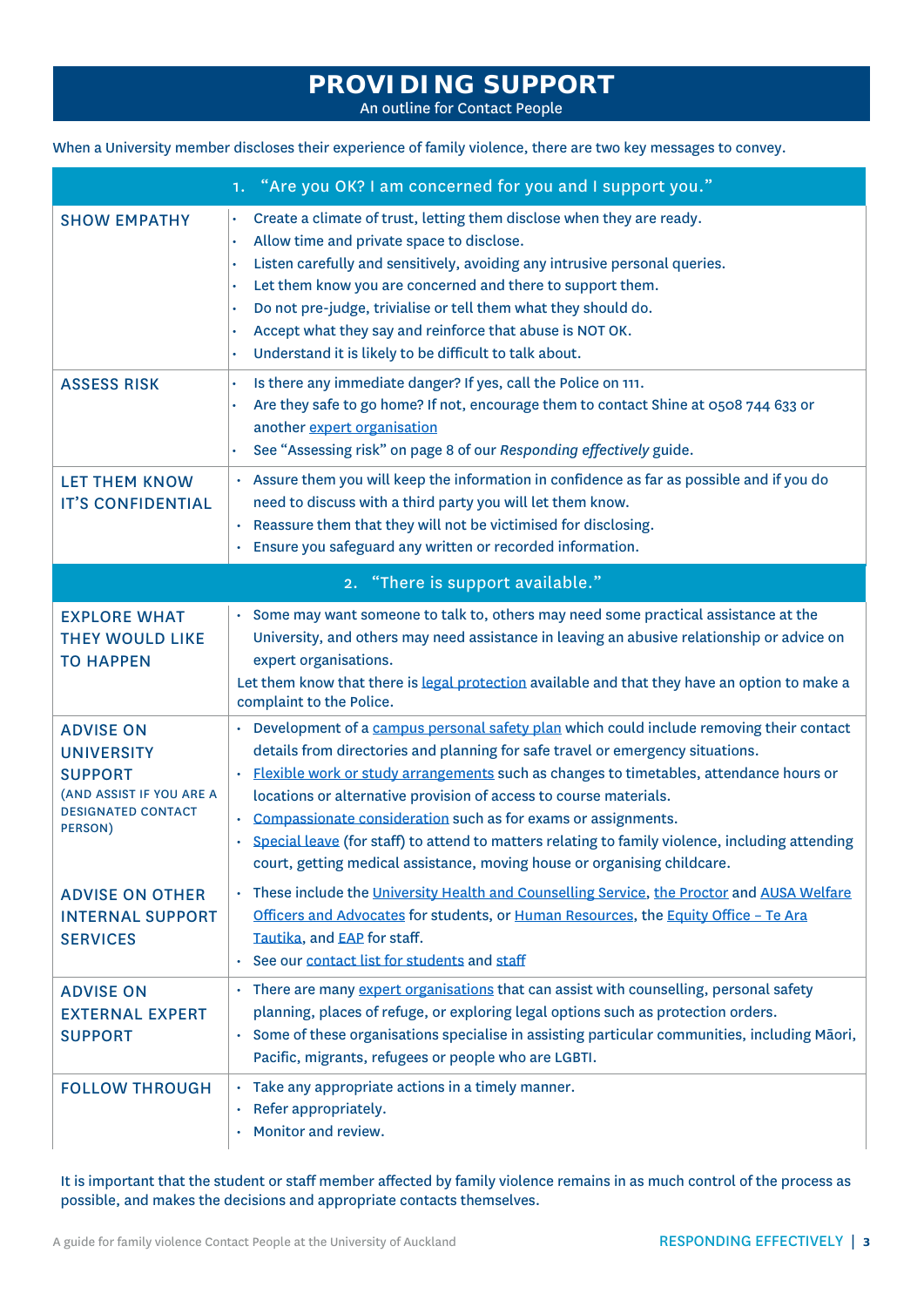### **University support provisions**

<span id="page-3-0"></span>The most common responses to family violence by those who experience it are embarrassment, shame, fear, and desire to protect their family or partner. The University can provide support for people to move from secrecy and shame toward a plan of action.

The University of Auckland is committed to the health, safety and wellbeing of staff and students and where practicable taking action to reduce the potential of recurrence of violence within the University.

#### REASONABLE CONSIDERATION

Staff or students who experience family violence may leave their course, job or home to escape from the perpetrator. They may request support through reasonable consideration of flexible study or work arrangements; leave or other appropriate considerations to attend medical or legal appointments; counselling; seek safe housing, or reorganise child-care or other appointments or matters as a result of family violence. See th[e Family](https://www.auckland.ac.nz/en/about/the-university/how-university-works/policy-and-administration/equity/family-violence-policy.html) [Violence](https://www.auckland.ac.nz/en/about/the-university/how-university-works/policy-and-administration/equity/family-violence-policy.html) Policy and [Family Violence Prevention and](https://www.auckland.ac.nz/en/about/the-university/how-university-works/policy-and-administration/equity/family-violence-guidelines.html)  [Management Guidelines](https://www.auckland.ac.nz/en/about/the-university/how-university-works/policy-and-administration/equity/family-violence-guidelines.html) for details.

The needs of the individual staff member or student will be taken into account when undertaking these considerations and it would be expected that an application for flexible arrangements under family violence circumstances will be verified and considered positively and not reasonably refused.

University provisions for staff members or students experiencing family violence are aimed at protecting confidentiality, providing appropriate support and preventing staff members or students from being treated less favourably if they disclose to the University.

For detailed information on support available through reasonable considerations, confidentiality and protection for disclosure read the [Family](https://www.auckland.ac.nz/en/about/the-university/how-university-works/policy-and-administration/equity/family-violence-policy.html)  [Violence Policy](https://www.auckland.ac.nz/en/about/the-university/how-university-works/policy-and-administration/equity/family-violence-policy.html) and [Guidelines](https://www.auckland.ac.nz/en/about/the-university/how-university-works/policy-and-administration/equity/family-violence-guidelines.html)

#### CAMPUS PERSONAL SAFETY PLANNING

A campus personal safety plan may need to be developed with the staff member or student's consent which will include actions to make the University environment safe. This could involve an assessment of physical workplace security, communications, and plans to respond to emergencies. The safety plan may need to be developed in consultation with University Security and/or IT Services. See th[e Campus personal safety](https://www.auckland.ac.nz/en/about/eo-equity-office/family-violence/i-want-to-help.html)  [planning guide](https://www.auckland.ac.nz/en/about/eo-equity-office/family-violence/i-want-to-help.html) 

#### ADVICE

The **Equity Office - Te Ara Tautika**, Human [Resources,](https://www.staff.auckland.ac.nz/en/human-resources/staff-support-services/who-to-go-to-in-hr.html) the [University Health and Counselling](https://www.auckland.ac.nz/en/for/current-students/cs-student-support-and-services/cs-personal-support/health-and-counselling-service.html)  [Services](https://www.auckland.ac.nz/en/for/current-students/cs-student-support-and-services/cs-personal-support/health-and-counselling-service.html) and [the Proctor](https://www.auckland.ac.nz/en/for/current-students/cs-student-support-and-services/cs-personal-support/proctor.html) are able to provide support and advice to faculties, service divisions and other work units on the local implementation of appropriate parts of the policy and guidelines if required.

As much as possible, contacting agencies or services which are external to the University should remain the responsibility of the staff member or student concerned. This is important for many reasons, including that the person remains in control of decisions that affect them.

Staff or students who wish to access the support outlined in the policy and related guidelines are advised to contact one of the designated contact persons outlined in th[e Policy.](https://www.auckland.ac.nz/en/about/the-university/how-university-works/policy-and-administration/equity/family-violence-policy.html)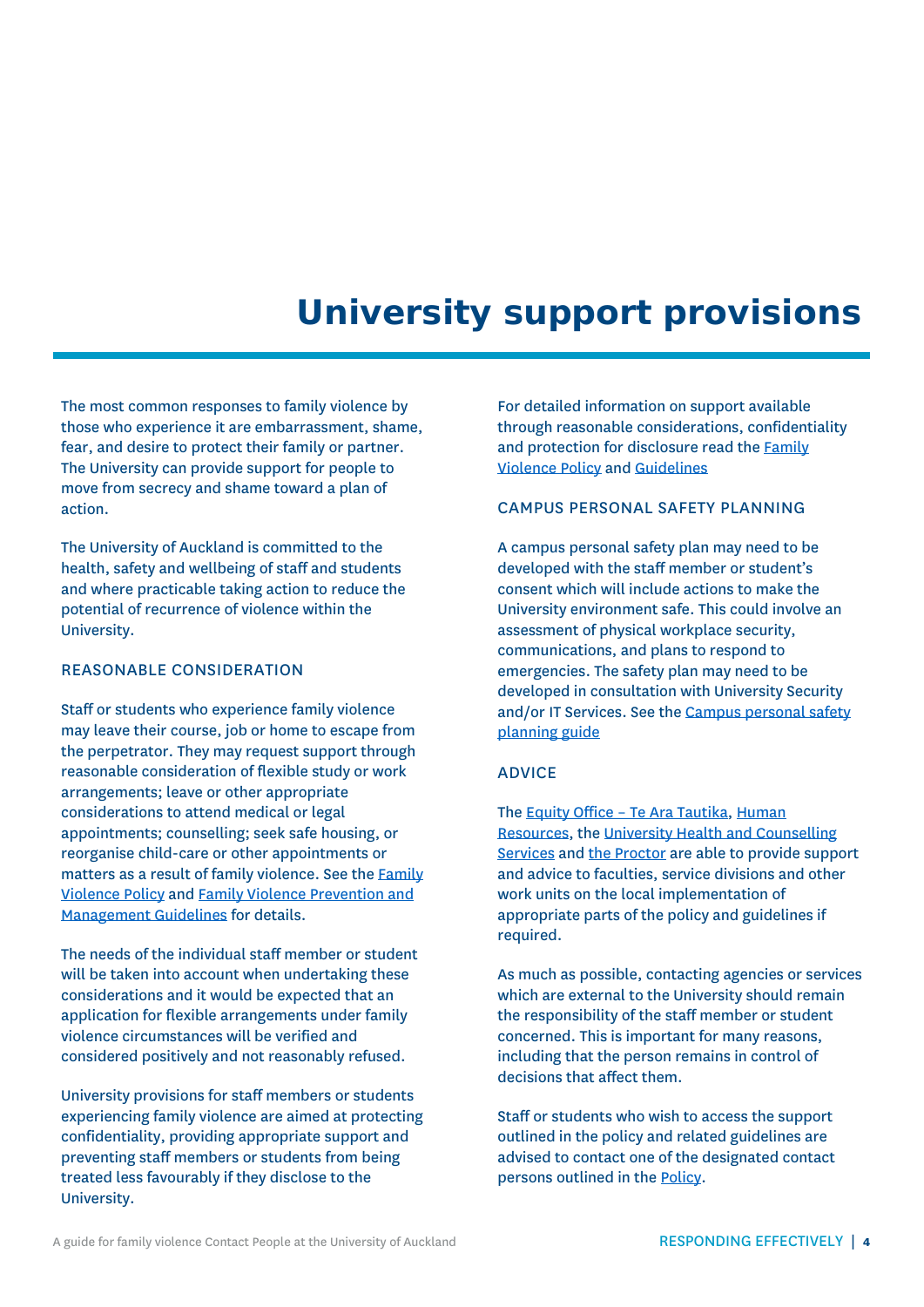### <span id="page-4-0"></span>**Receiving disclosures**

Disclosure of concerns related to family violence may be made by:

- a. A student or staff member who is currently experiencing family violence or who has previously experienced family violence and who continues to be adversely affected by it; or
- b. A student or staff member who is concerned about a colleague or friend or about safety on campus because they are aware of a family violence situation.

It is important that disclosure is dealt with sensitivity and in confidence.

#### BARRIERS TO DISCLOSURE

Staff members or students experiencing violence by someone close to them may be reluctant to disclose due to fear, shame, low confidence or self-esteem, and depression or anxiety. Commitment to being sensitive and responsive may make it easier for those seeking help and may therefore reduce the impact and costs, both real and intangible, of family violence on the individual and the University.

Supervisors, managers and support staff and advisers may feel ill-prepared or unable to assist due to a mix of factors if:

- They may have a limited awareness of the breadth and impacts of family violence;
- Family violence may be a low priority for them professionally or personally;
- A lack of training or preparation in supporting staff members disclosing family violence (or any other serious health or emotional concerns);
- Their own anxiety about dealing with staff members disclosing serious concerns;
- Their own exposure to issues of this nature;
- A lack of confidence in their own ability to manage such disclosures effectively with the required sensitivity and confidentiality;
- Their own direct experience with family violence.

The University aims to support those seeking to assist people who experience abuse with greater information and confidence through implementing the policy and guidelines and through provision of training for contact people.

Anyone who is approached with a disclosure of family violence should be aware of the vulnerability and safety of the person disclosing and the need for a sensitive and appropriate response.

Those who are contacted and feel unable to manage a disclosure should immediately and supportively refer the person on to someone who is in a better position to assist.

People who experience family violence should be advised of available legal protection and their option to make a complaint to the Police.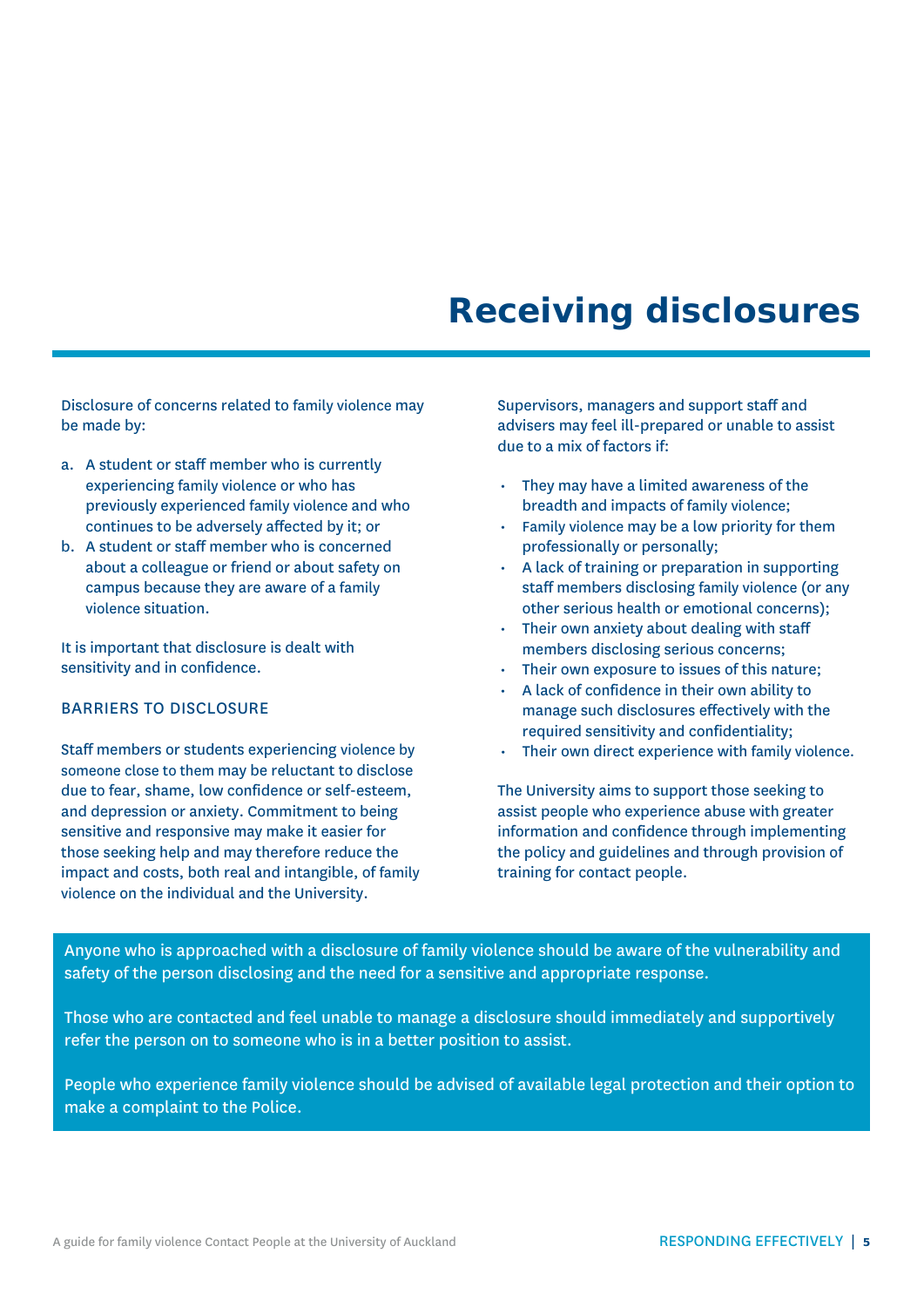### **Strategies for responding**

<span id="page-5-0"></span>The response you give to people experiencing family violence can have a profound effect on their willingness to open up or to seek help. Some responses which can assist successful communication include:

#### ACTIVE LISTENING

- Being listened to can be an empowering experience for a person who has been abused.
- Give them time to tell their story.

#### COMMUNICATING EMPATHY

• "That must have been very frightening and difficult for you."

#### VALIDATING THE DECISION TO DISCLOSE

- "I am glad you were able to ask for help."
- "I am concerned about your safety and wellbeing."

#### EMPHASISING THE UNACCEPTABILITY OF VIOLENCE

- "'You deserve to be safe."
- "That sort of behaviour is Not OK."
- "You do not deserve to be hit or hurt, no matter what happened."

#### WHAT DO THEY NEED?

- Ask open-ended questions about how they are and what support they need.
- "What sort of support do you need right now?"
- "How can I help?"

#### WHAT NOT TO SAY

- "Why do you stay with a person like that?"
- "What could you have done to avoid the situation?"
- "Why did he hit you?"

#### ONLINE OR CYBER ABUSE

Ways of responding to various forms of online or cyber abuse are detailed in Online harassment and cyber abuse

#### CULTURAL SENSITIVITY

It is important that Contact People and others who receive disclosures of family violence are aware of and respond sensitively to cultural differences.

Further advice can be obtained from the University Equity Office – [Te Ara Tautika,](https://www.auckland.ac.nz/en/about/eo-equity-office.html) [Māori Liaison Officer,](https://www.auckland.ac.nz/en/about/eo-equity-office/eo-about-us/contact-us.html) [Pacific Equity Adviser,](https://www.auckland.ac.nz/en/about/eo-equity-office/eo-about-us/contact-us.html) and [Shakti](http://shakti-international.org/shakti-nz/) - a not-for profit organisation which provides specialist support services for Asian, Middle Eastern and African women and children.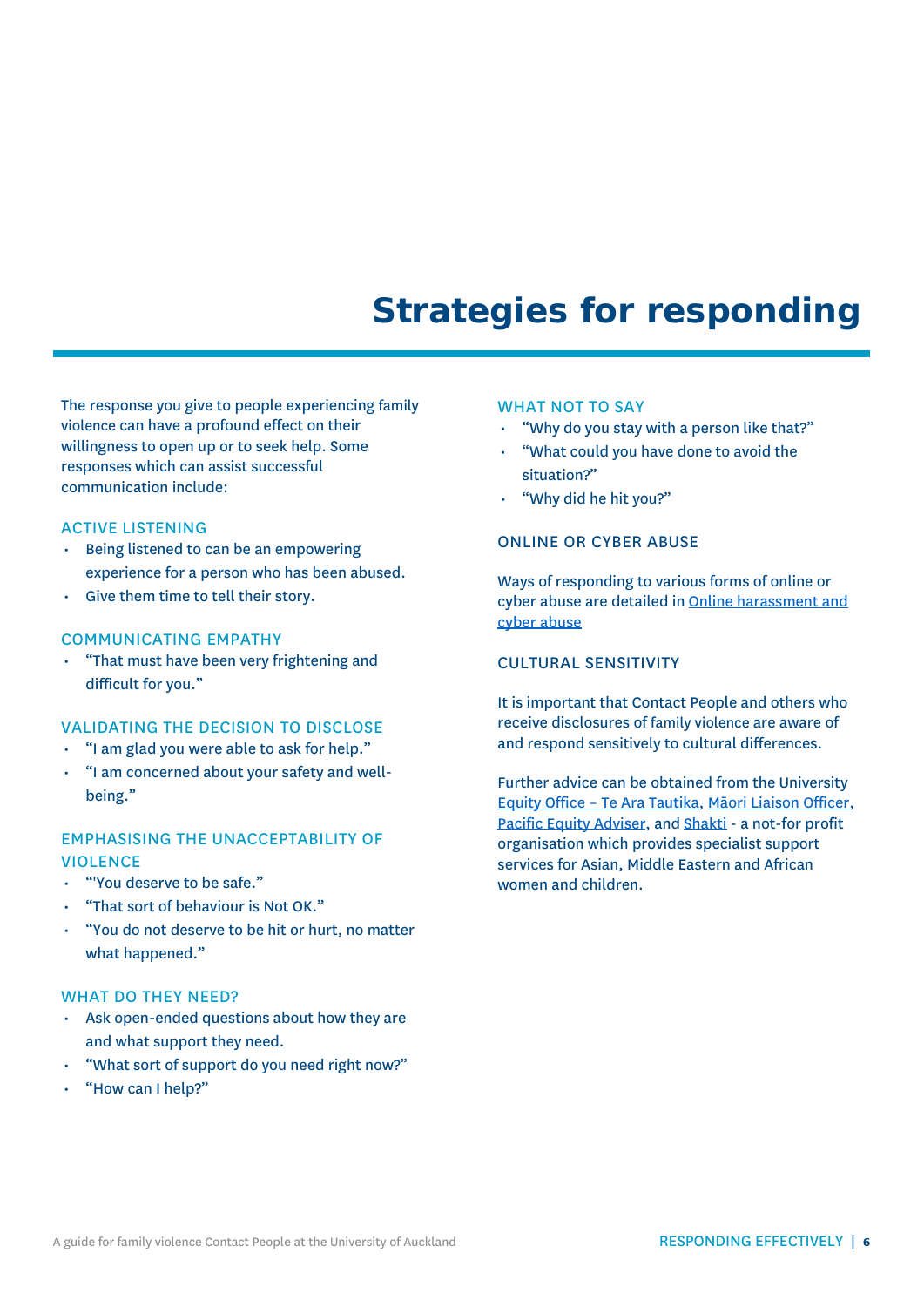## **Confidentiality and record keeping**

<span id="page-6-0"></span>Any disclosures of family violence will be kept confidential as far as possible with only people who need to know being involved or where safety, security or legal obligations need to be met. Refer to the [Family Violence Policy](https://www.auckland.ac.nz/en/about/the-university/how-university-works/policy-and-administration/equity/family-violence-policy.html) and the [Family Violence](https://www.auckland.ac.nz/en/about/the-university/how-university-works/policy-and-administration/equity/family-violence-guidelines.html)  [Prevention and Management Guidelines](https://www.auckland.ac.nz/en/about/the-university/how-university-works/policy-and-administration/equity/family-violence-guidelines.html) for more information.

As a general rule, keeping records of sensitive and personal information regarding family violence matters would not be advised. However, evidence of signs of abuse, including evidence of distress and of abusive phone calls or emails, can assist the person who is affected by family violence in obtaining a family violence protection order and in proving that a breach of the protection order has occurred.

Where records of safety plans, details of unwanted calls, or security procedures have been made, care should be taken that they are stored on a confidential basis within the local area and with the consent of the person involved.

Documentation should not be put on the HR or student file unless requested by the affected person.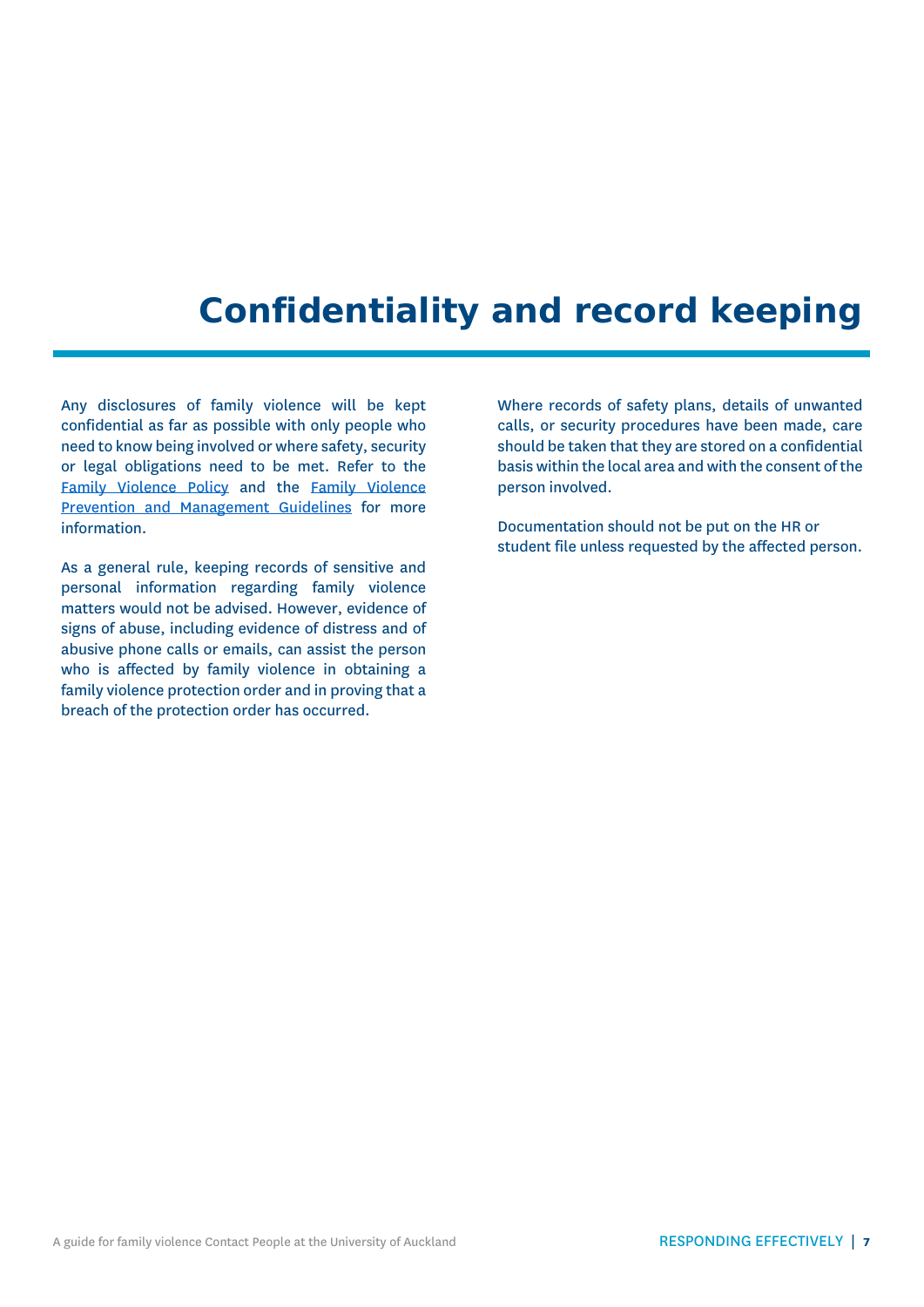### **Assessing risk**

<span id="page-7-0"></span>Family violence is an abuse of power. Without intervention it can increase over time, becoming more serious and frequent. There are also a number of indicators of increased risk for victims. This is a time when expert help and emergency personal safety planning is most needed.

Indicators of increased risk for victims include:

- Threats to kill or suicide
- Increasing frequency or intensity of violence
- Choking, strangling, stalking
- Availability of weapons
- Alcohol or substance abuse
- Sexual abuse
- Times of change in the relationship such as a new pregnancy or new baby
- When the abusive person is losing their power in the relationship, including when the violence has been disclosed, when the victim leaves, when a protection order is taken out, when the victim starts a new relationship

When these indicators are present, the person experiencing violence should be advised to seek immediate expert help.

#### WHEN TO CALL THE POLICE

If you or others are in immediate danger, call 111. For example, if:

- a. A weapon is present
- b. Threats of violence or intimidation are being made
- c. Property is being damaged
- d. Harassment, stalking or acts of actual violence are taking place.

For any non-urgent or historic matter, phone or visit your nearest Police station. You are welcome to bring a support person. For more information visit <http://www.police.govt.nz/advice/family-violence>

#### SEXUAL VIOLENCE

Any disclosures of sexual violence should be immediately referred to an expert organisation such as [HELP](http://www.helpauckland.org.nz/) (24 hour HELPline: +64 9 623 1700). This is due to the seriousness, sensitivity and particular legal issues around sexual violence.

Support or Contact People can assist the person experiencing sexual violence to contact HELP.

#### **REFERRAL**

Offer information about local specialist services who may be able to help them work through their situation and present other options.

Ask if they have friends or family who can offer support.

Remind them about safety – is it safe for them to have family violence brochures? Ask them where they will be kept.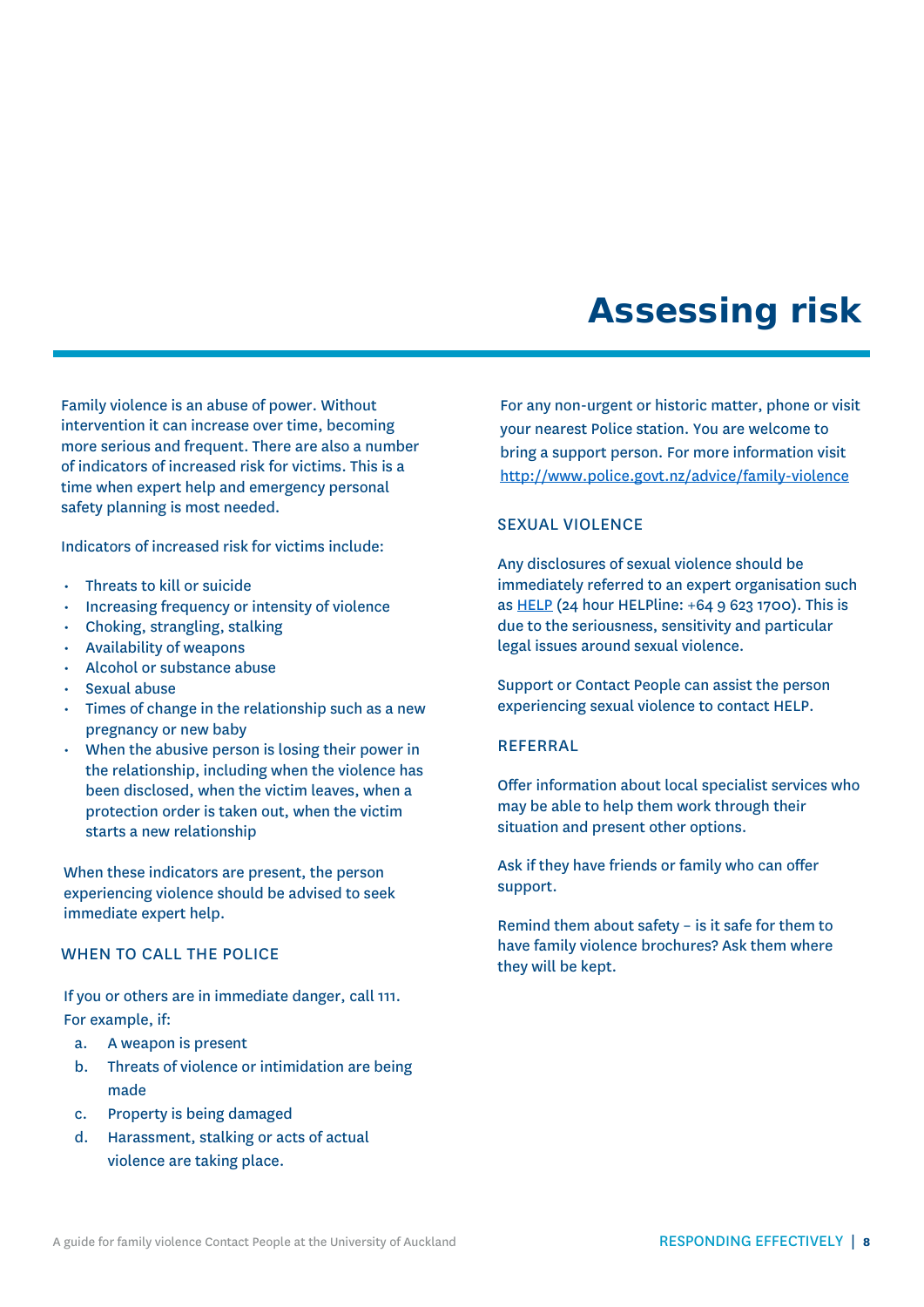### **Further help**

<span id="page-8-0"></span>The University offers training to Contact People on a regular basis. Contact the Staff Equity Manager for more information: [cathie.walsh@auckland.ac.nz](mailto:cathie.walsh@auckland.ac.nz)

A number of organisations offer face-to-face training, online training, and provide print or online resources about how to manage disclosure of family violence.

- Shine (a national organisation for violence-free homes) delivers training on awareness of and how to manage disclosures of family violence to a wide range of audiences. [Shine training](http://www.2shine.org.nz/shine-training)
- The Women's Refuge Te Kōwhai's one-day education programme Family Violence Awareness is available to individuals and organisations. [Women's Refuge training](https://womensrefuge.org.nz/WR/What-we-do/Training.htm)
- Written resources and video training at [Supervisors can make a difference: Workplace impact of domestic and](http://www.youtube.com/watch?v=HdNbnUAVFT4)  [sexual violence and stalking](http://www.youtube.com/watch?v=HdNbnUAVFT4) (Susan Quintanar, Workplaces Respond to Domestic & Sexual Violence: A National Resource Center, USA, 2 October 2013, 21min)
- [Students in Distress](https://cdn.auckland.ac.nz/assets/central/for/current-students/support-and-services/personal-support/counselling-services/documents/students-in-dsitress_guidelines-for-university-staff_October-2014.pdf) are Guidelines written for University staff by the Health and Counselling Service
- [I Want to Help](http://areyouok.org.nz/i-want-to-help/) is a resource from the Ministry of Social Development's family violence [It's Not OK](http://areyouok.org.nz/) campaign.
- [How to talk to an employee who might be experiencing domestic violence](https://www.youtube.com/watch?v=KeJDtvs1NtQ) is a short animation that provides an example of how to start a conversation with an employee who you think might be experiencing domestic violence. Produced by WorkSafeBC, Canada.
- [Sexual Politics Now](http://www.sexualpoliticsnow.org.nz/) is a website by University of Auckland researchers that raises questions about the sexism, misogyny and racism that shape portrayals of women and men in popular pornography as well as in wider media and culture.

#### ACKNOWLEDGEMENTS FOR MANAGING DISCLOSURES

- Domestic Violence in the workplace: guidelines on support for staff at the University of Melbourne University [DV Guidelines University of Melbourne](https://hr.unimelb.edu.au/__data/assets/pdf_file/0010/1267084/University_of_Melbourne_DOMESTIC_VIOLENCE_GUIDELINES.pdf)
- Domestic Violence: What can nurses do? By Charmaine Power. 2011
- Domestic and Sexual Violence, Stalking and Dating Violence in the Workplace: A Guide for Supervisors. Workplaces Respond to Domestic and Sexual Violence. [Workplaces Respond](http://www.workplacesrespond.org/implement/guide-for-supervisors)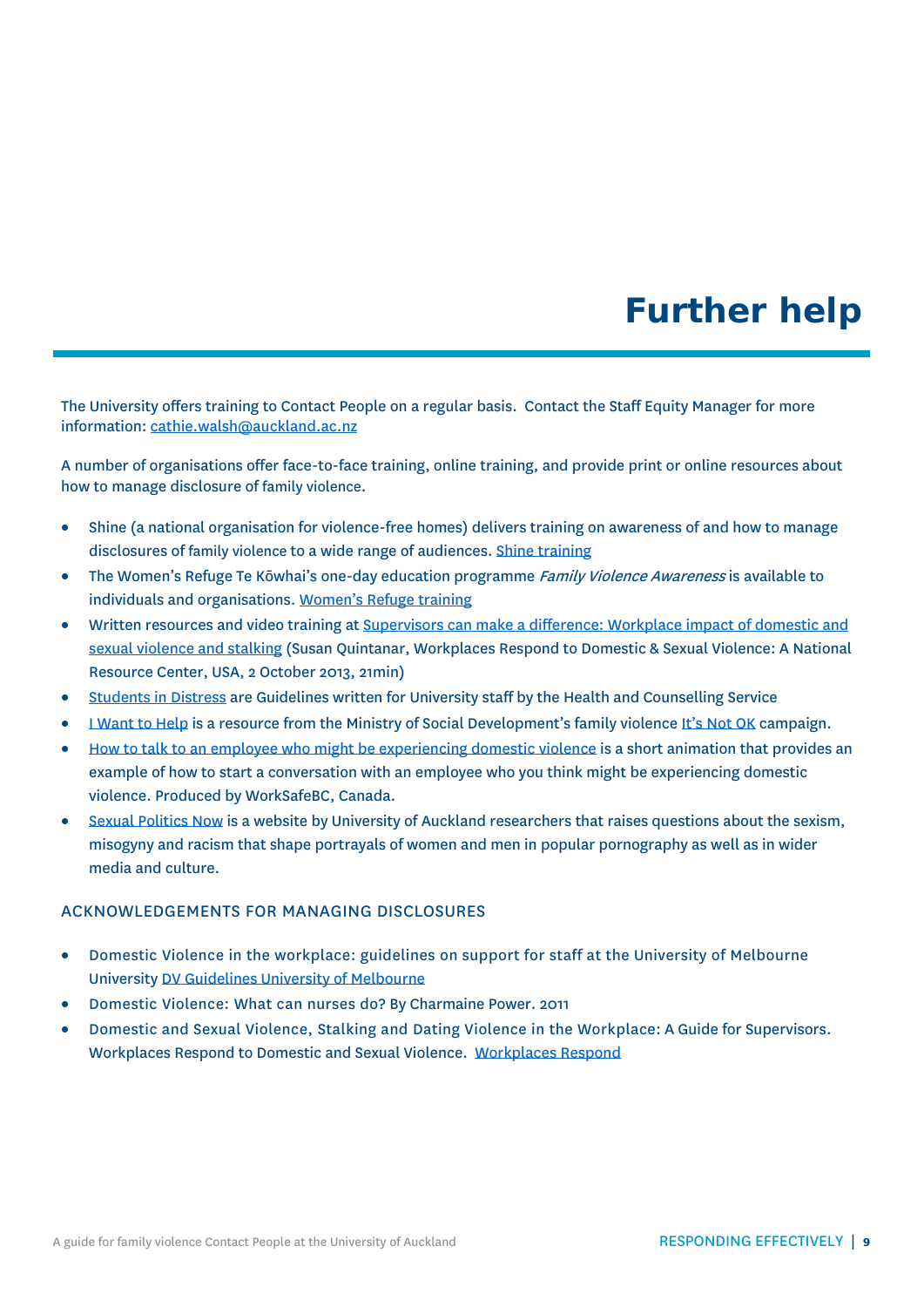### **Expert organisations**

<span id="page-9-0"></span>Where there is a real or imminent threat, call the Police on 111.

If you see any suspicious behaviour, report it to University Security (0800 373 7550) immediately, no matter how minor it appears.

The following agencies can provide advice, support, emergency housing, personal safety planning or advocacy for those experiencing family violence. Many also have extensive resources and information available.

#### Shine

Helpline: 0508 744 633 (9am-11pm everyday) Email[: enquiries@2shine.org.nz](mailto:enquiries@2shine.org.nz)

Web: [www.2shine.org.nz](http://www.2shine.org.nz/)

Shine provides confidential support and information for anyone, female or male, living with domestic or family violence. The service also supports people who are worried about a friend, family member, colleague, or a child. SHINE can also offer short term accommodation at a Women's Refuge, and it has a service for children affected by family/domestic violence. SHINE also advocates for victims of family/domestic violence, and it offers a programme on how to stop using violence.

#### HELP

Helpline: +64 9 623 1700 (24 hours) Email[: info@helpauckland.org.nz](mailto:info@helpauckland.org.nz) Web: [www.helpauckland.org.nz](http://www.helpauckland.org.nz/) HELP provides professional and specialised support services to sexual abuse and assault survivors. HELP is the first point of contact for sexual assault.

#### Family Violence Information Line

Helpline: 0800 456 450 (9am-11pm everyday) Family Violence Information Line provides self-help information and, where appropriate, connects people to services. It operates an after-hours message redirecting callers to the appropriate service in an emergency.

#### Lifeline

Helpline: 0800 543 354 (24 hours) Suicide Crisis Helpline: 0508 828 865 (0508 TAUTOKO) Web: [www.lifeline.org.nz](http://www.lifeline.org.nz/) Lifeline New Zealand's telephone counselling service provides counselling and support 24 hours a day, 7 days a week. Face-to-face counselling is also available.